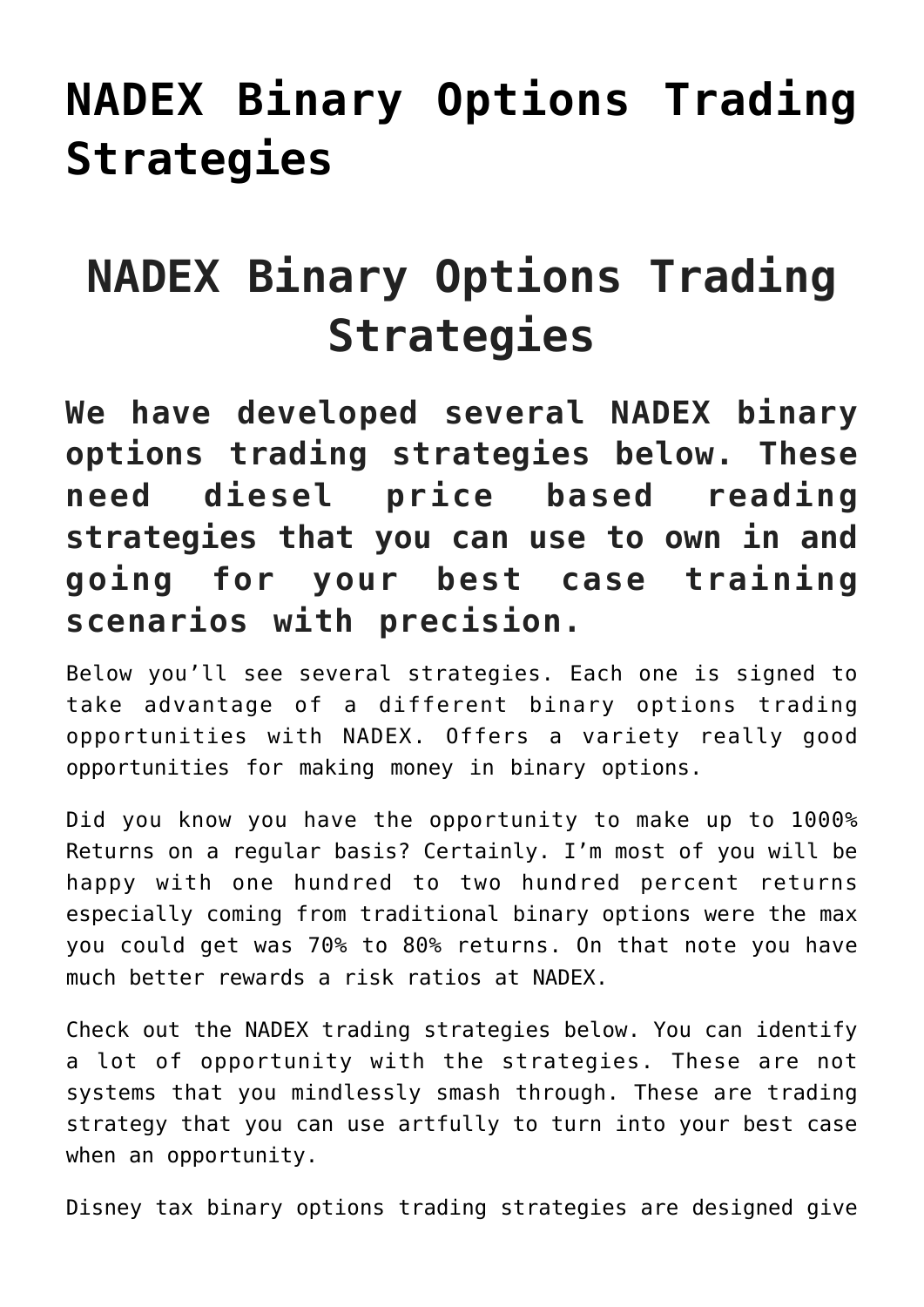you an opportunity to meet an optimized condition on the price chart when it occurs. So therefore you can determine whether that trade is an opportunity for you or not. You can also is it with other factors too increase your precision.

Ideally what you want to do is become a " super strategy Trader" whereas you arm yourself with several strategies so you can respond optimally to different market conditions when they pop up on the price chart. This can be one of the most profitable ways to trade once you have obtained a Mastery of your trading strategies.

- **[KEENWA3 NADEX Binary Options Strategy for Precision 2](https://binaryoptionsauthority.com/keenwa3-nadex-binary-options-strategy-precision-2-hour-binary-trading/)** [Hour Binary Trading](https://binaryoptionsauthority.com/keenwa3-nadex-binary-options-strategy-precision-2-hour-binary-trading/)
- [FOR1 NADEX Binary Options Strategy for Weekly Binary](https://binaryoptionsauthority.com/for1-nadex-binary-options-strategy-weekly-binary-options/) **[Options](https://binaryoptionsauthority.com/for1-nadex-binary-options-strategy-weekly-binary-options/)**
- [FOR2 NADEX Daily Binary Options Strategy](https://binaryoptionsauthority.com/4682-2/)
- [FOR3 NADEX Binary Options Strategy NADEX 2 Hour](https://binaryoptionsauthority.com/for3-nadex-binary-options-strategy-nadex-2-hour-expirations/) [Expirations](https://binaryoptionsauthority.com/for3-nadex-binary-options-strategy-nadex-2-hour-expirations/)
- [FOR4 NADEX 5 Minute Binary Options Strategy](https://binaryoptionsauthority.com/for4-nadex-5-minute-binary-options-strategy/)
- [SLASH3 NADEX 5 Minute Binary Options Expiration Strategy](https://binaryoptionsauthority.com/slash3-nadex-5-minute-binary-options-expiration-strategy/)
- [STAR4 NADEX 5 Minute Binary Options Strategy](https://binaryoptionsauthority.com/star4-nadex-5-minute-binary-options-strategy/)
- [BOA CLAW6 Binary Options Strategy](https://binaryoptionsauthority.com/boa-claw6-binary-options-strategy/)
- [WHILR6 NADEX 5 Minute Binary Options Strategy](https://binaryoptionsauthority.com/whilr6-nadex-5-minute-binary-options-strategy/)
- **[SNAP14 NADEX Binary Options Strategy](https://binaryoptionsauthority.com/snap14-nadex-binary-options-strategy/)**
- **[WOOP2 NADEX Binary Options Strategy](https://binaryoptionsauthority.com/woop2-nadex-binary-options-strategy/)**
- **[WHACK3 NADEX Daily Binary Options Expiration Strategy](https://binaryoptionsauthority.com/whack3-nadex-daily-binary-options-expiration-strategy/)**

## **NADEX Binary Options Trading Strategies**

**Click on Product Logo Below to Access More Info**